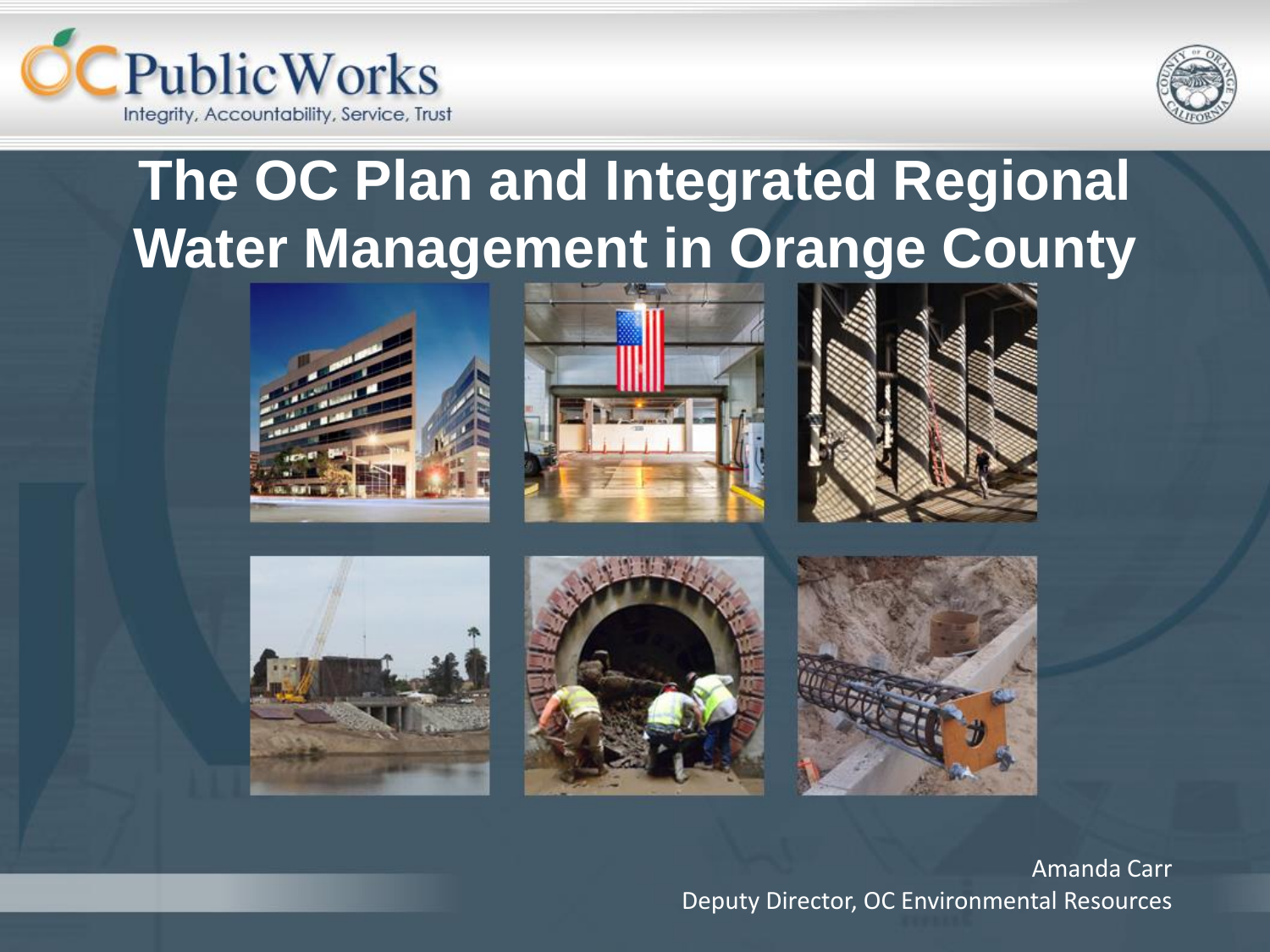### **OC Environmental Resources**

**→ Coordinate countywide compliance** 

- Santa Ana and San Diego Regional Water Boards
- 36 municipalities; 2 stormwater permits
- **→ Collaborate with other agencies** 
	- 18 Water Districts
	- 2 Sanitation Districts
	- OC Flood Control District
	- OC Parks
- **→ IRWM Programs in 2 Funding Areas** 
	- North/Central WMAs (Santa Ana Funding Area)
	- South WMA (San Diego Funding Area)



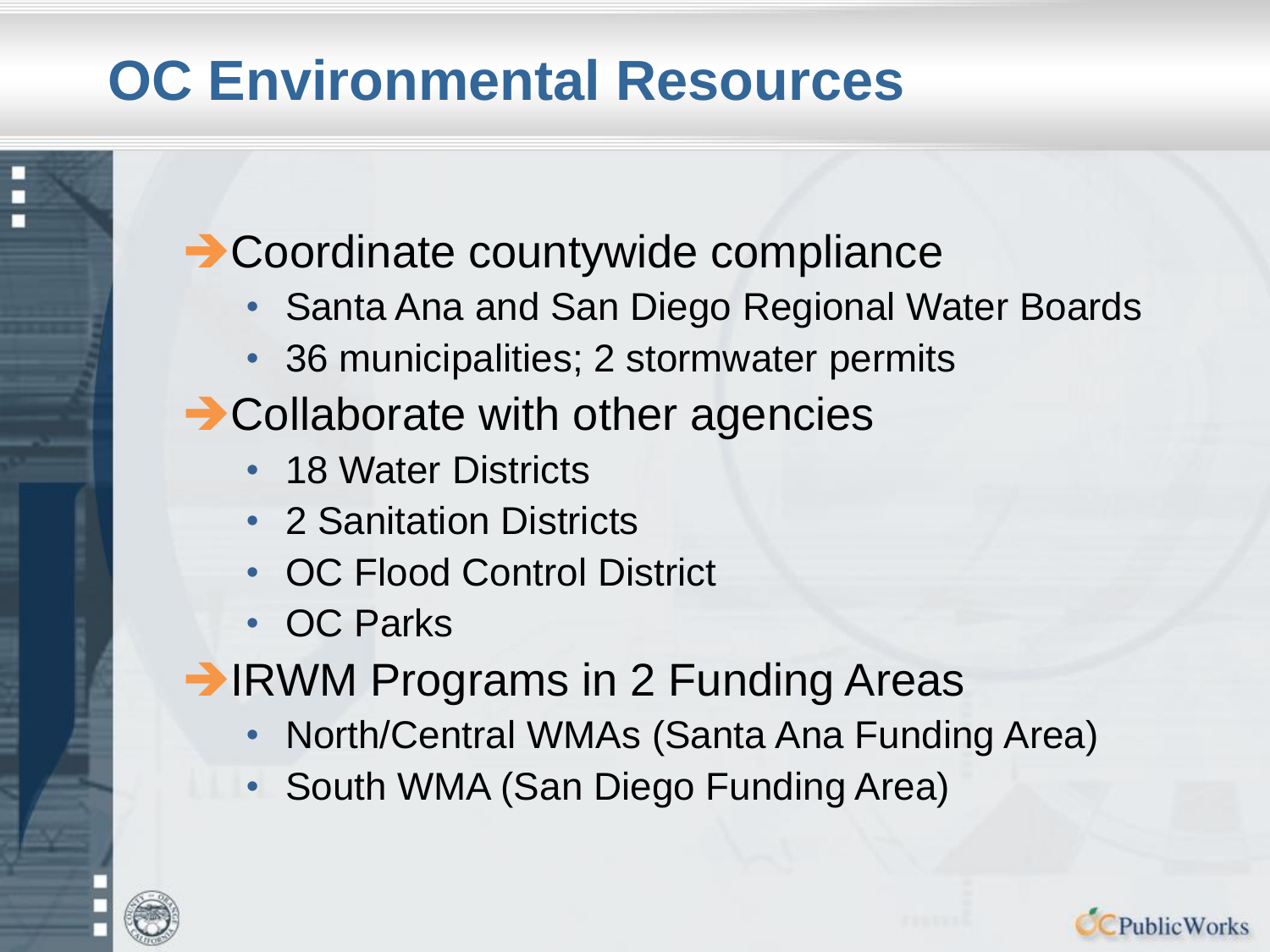### **South OC IRWM Group Collaboration**

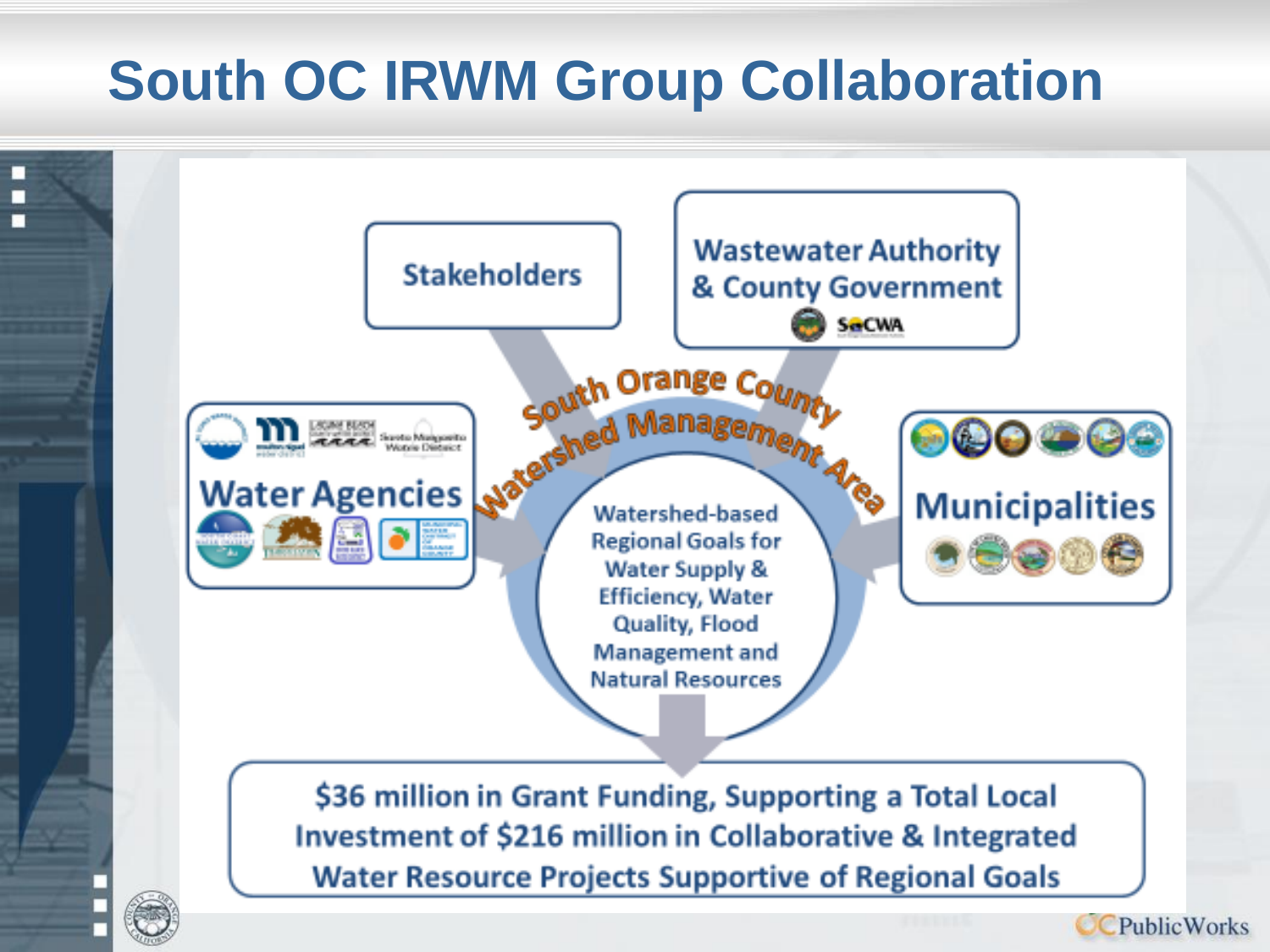## **South OC IRWM Project Funding**

| <b>Total Grant</b><br><b>Award</b> | <b>Local Match</b><br><b>Amount</b> | <b>Total Local</b><br>Investment |
|------------------------------------|-------------------------------------|----------------------------------|
| \$25,000,000                       | \$44,981,994                        | \$69,981,994                     |
| \$457,416                          | \$447,244                           | \$904,660                        |
| \$2,316,780                        | \$2,833,560                         | \$5,150,340                      |
| \$1,708,647                        | \$106,206,903                       | \$107,915,550                    |
| \$1,500,000                        | \$5,725,000                         | \$7,225,000                      |
| \$4,949,368                        | \$19,584,138                        | \$24,533,506                     |
| \$35,932,211                       | \$179,778,839                       | \$215,711,050                    |
|                                    |                                     |                                  |



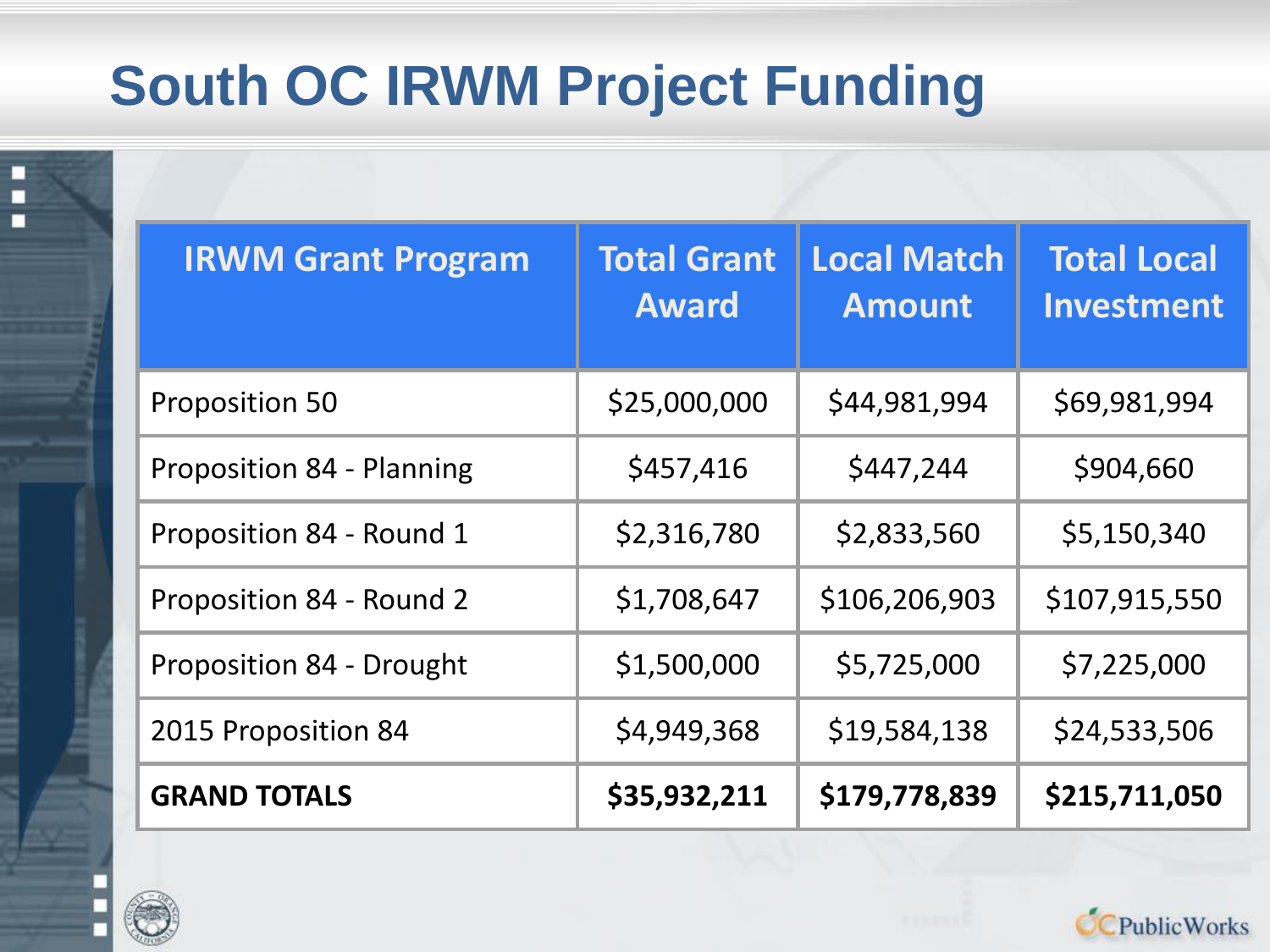### **San Diego Tri-FACC Coordination**





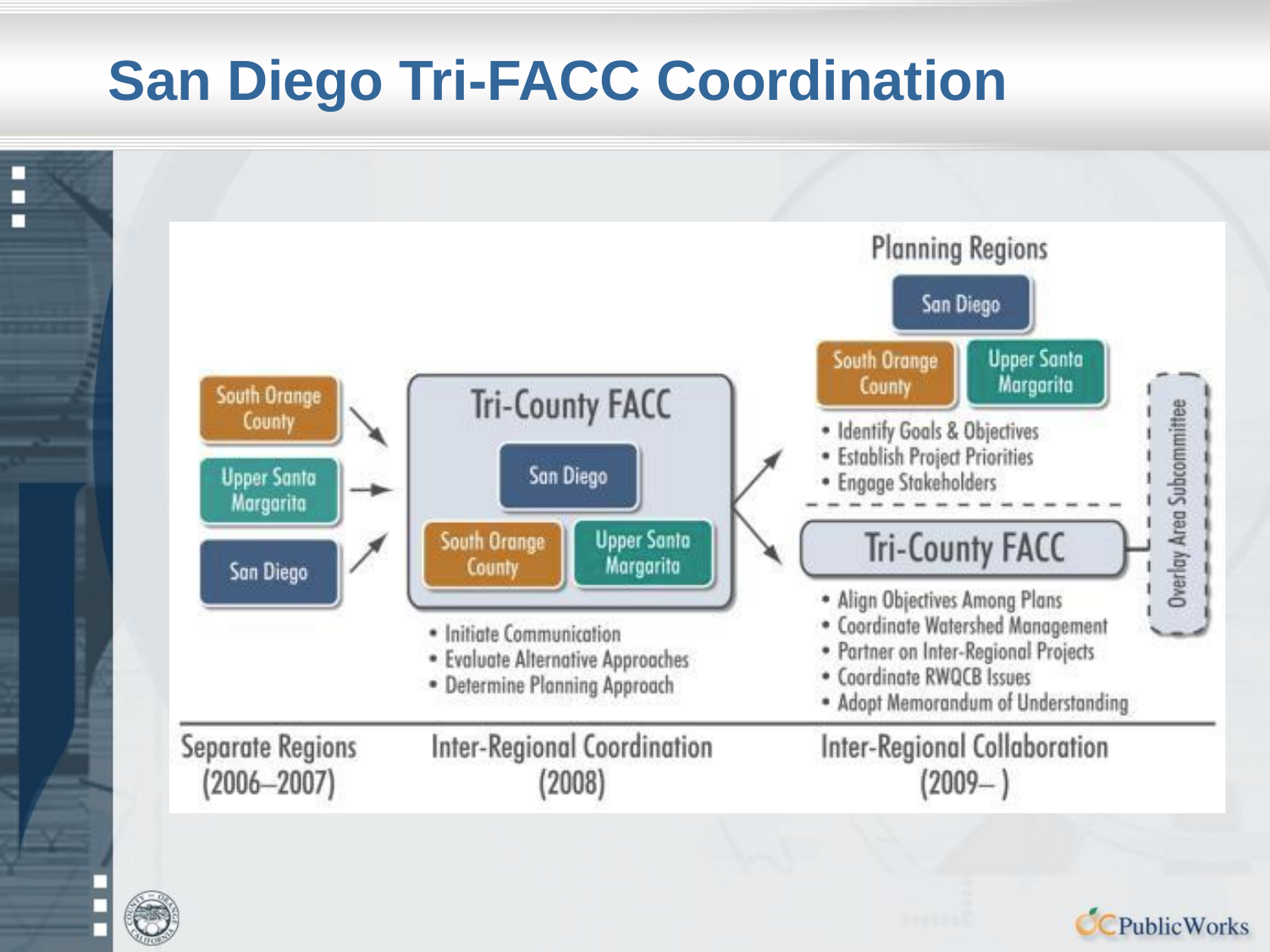#### **San Diego Tri-FACC Project Coordination**



**Riverside (Upper Santa Margarita), San Diego, and South Orange County IRWM Groups coordinate on projects, wherever possible, based upon:**

- **Hydrologic overlay areas**
- **Project benefit commonality for the region (i.e regional approach)**
- **Associated with the Disadvantaged Community Involvement (DACI) Grant**

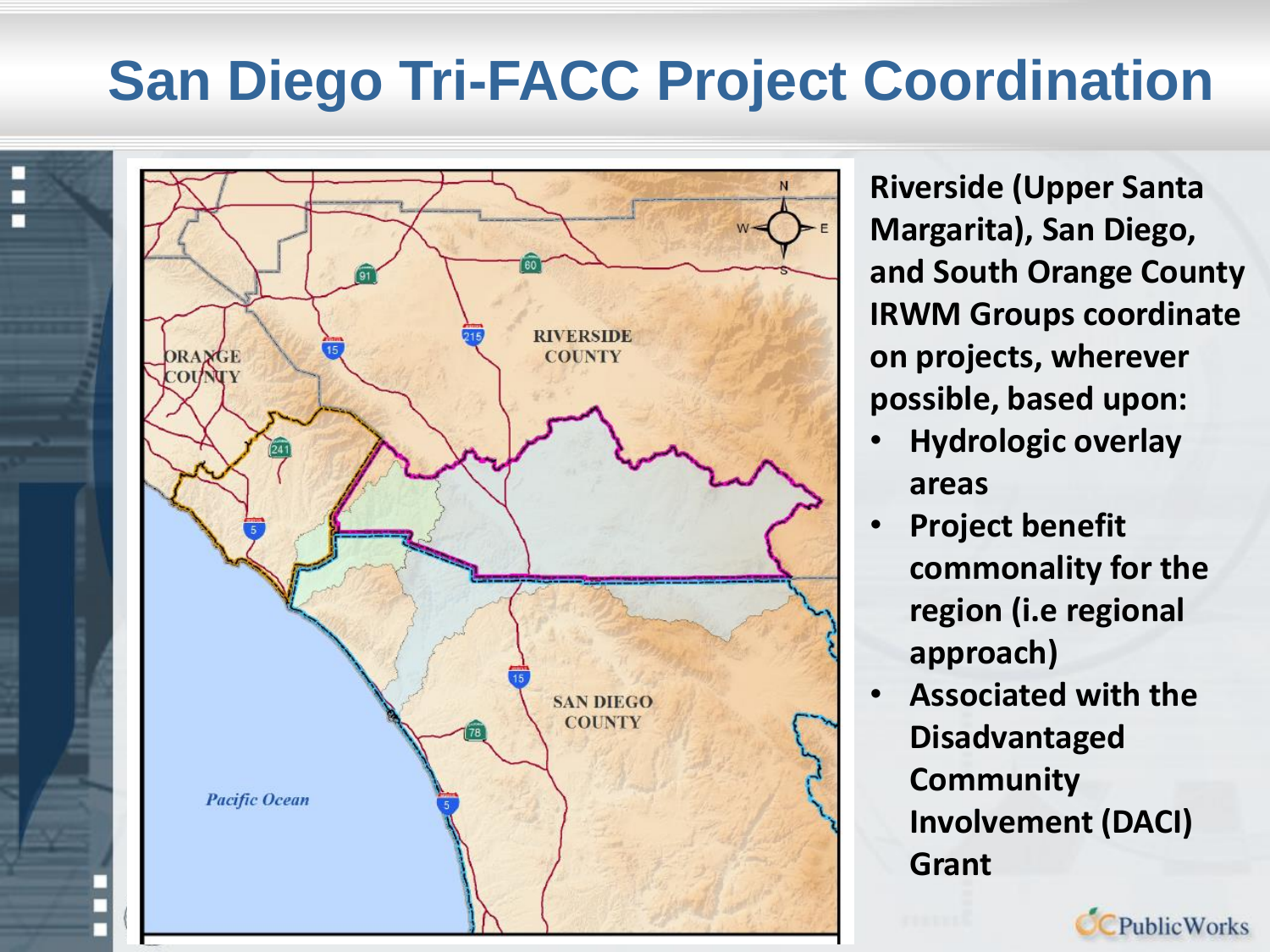# **North and Central Orange County**

- $\rightarrow$  Population of 3,010,232
- **→ 537 square miles**
- $\rightarrow$  26 cities
- **→ Water Districts:** 
	- Anaheim Public Utilities Water Services
	- City of Santa Ana Water Resources Division
	- **City of Fullerton Water Services**
	- **East Orange County Water District**
	- El Toro Water District
	- Golden State Water Company
	- **Irvine Ranch Water District**
	- **Orange County Water District**
	- Mesa Water District
	- **Serrano Water District**
	- Yorba Linda Water District



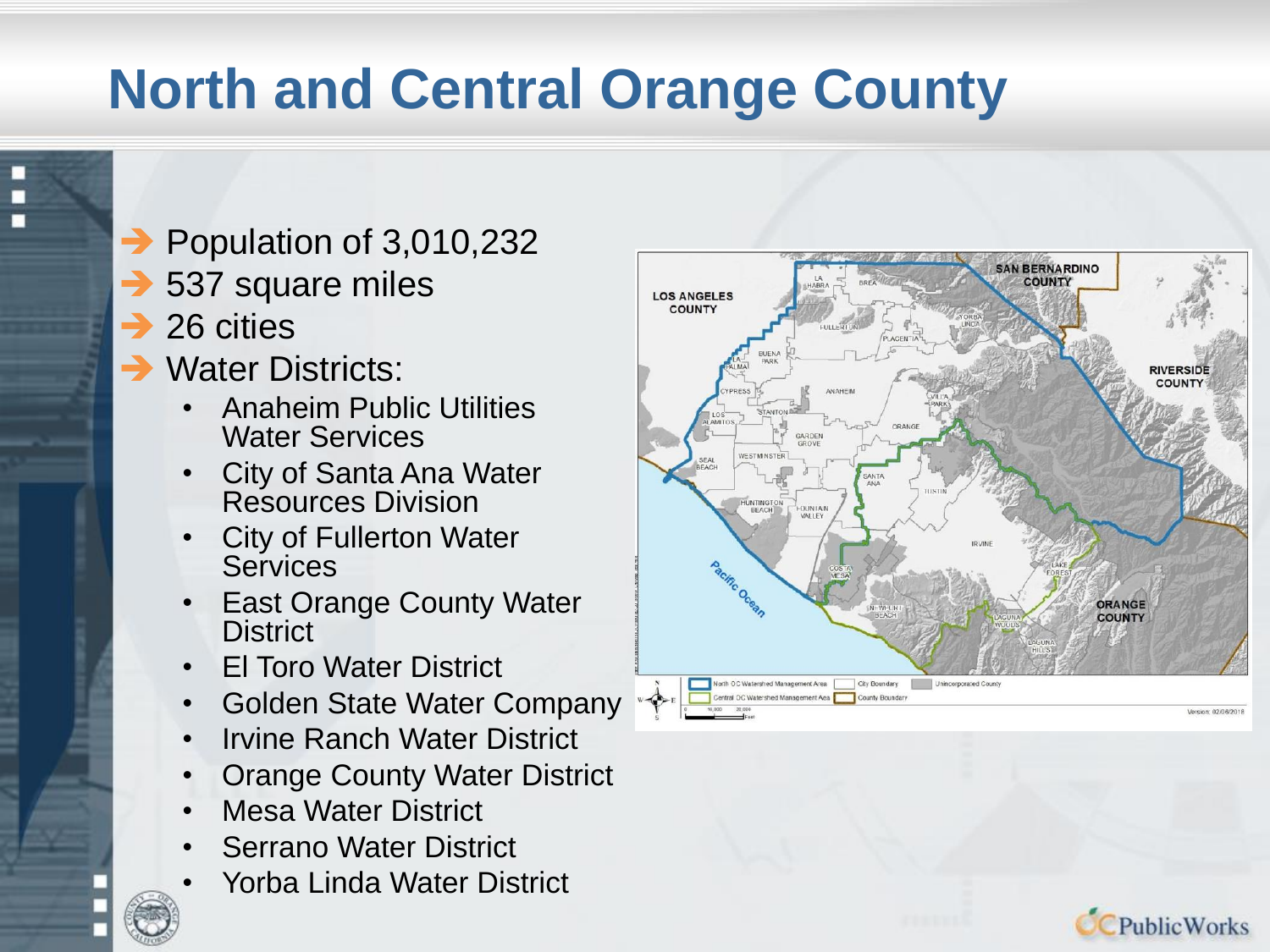## **North and Central Orange County**

**→ Less than 20%** hydrological connection to SAR watershed

- **→ Prado Dam physically** separates upper and lower watershed
- **→ Unique priorities:** 
	- Beach water quality
	- Seawater intrusion control
	- Marine protected areas
	- Ecological health of Upper Newport Bay



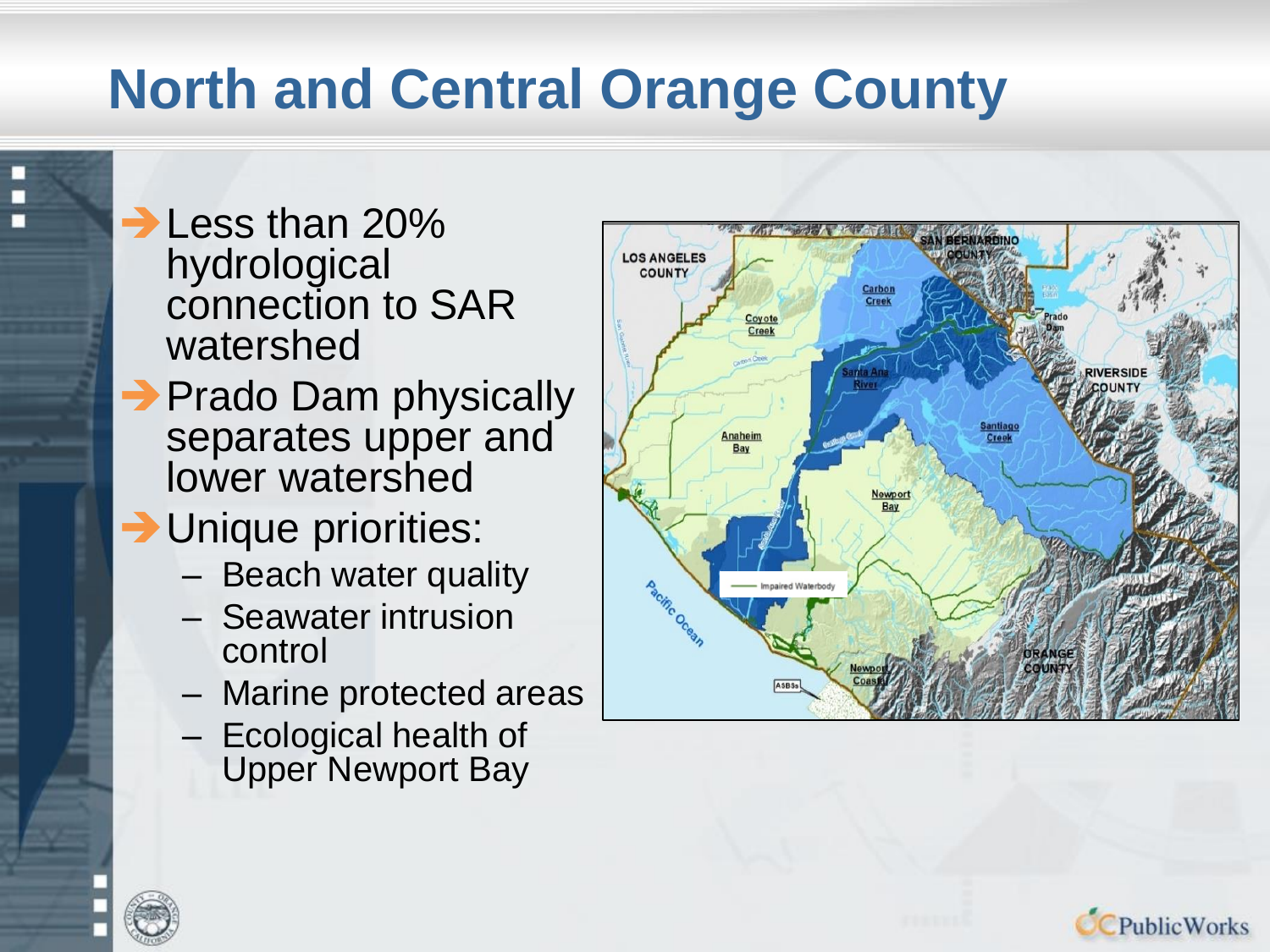### **The OC Plan**



- **→ 8 Stakeholder meetings** 
	- 11 cities
	- 14 agencies
	- 3 NGOs
- **→ 19 Ad hoc meetings**

#### **Adoption**

- **→ Newport Bay Executive Committee recommended** approval of the Plan by the RWMG – March 21
- **→ Adoption Status** 
	- OCWD April 18
	- OCSD June 27
	- County of Orange September 11

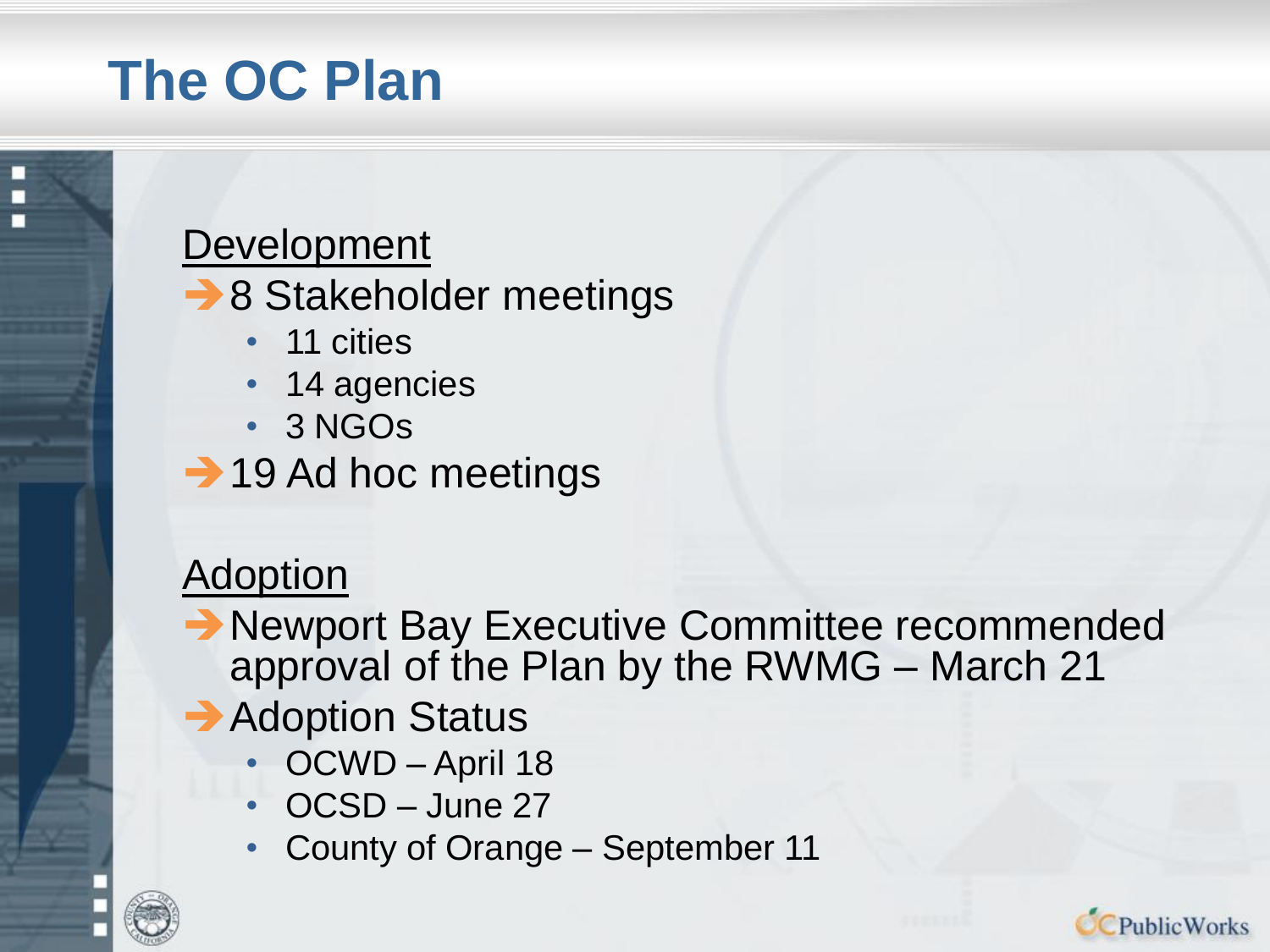#### **Requests Made to OWOW Steering Committee**

#### **→ July 13 Letter**

- Allocation of 38% of total available grant funds
- Incorporate The OC Plan as a separate chapter within the OWOW Plan
- Allow for Orange County projects to be ranked and prioritized for IRWM funding through The OC Plan process

➔The OC Plan is compatible with OWOW and ready for incorporation

➔**Requested action by September 27**



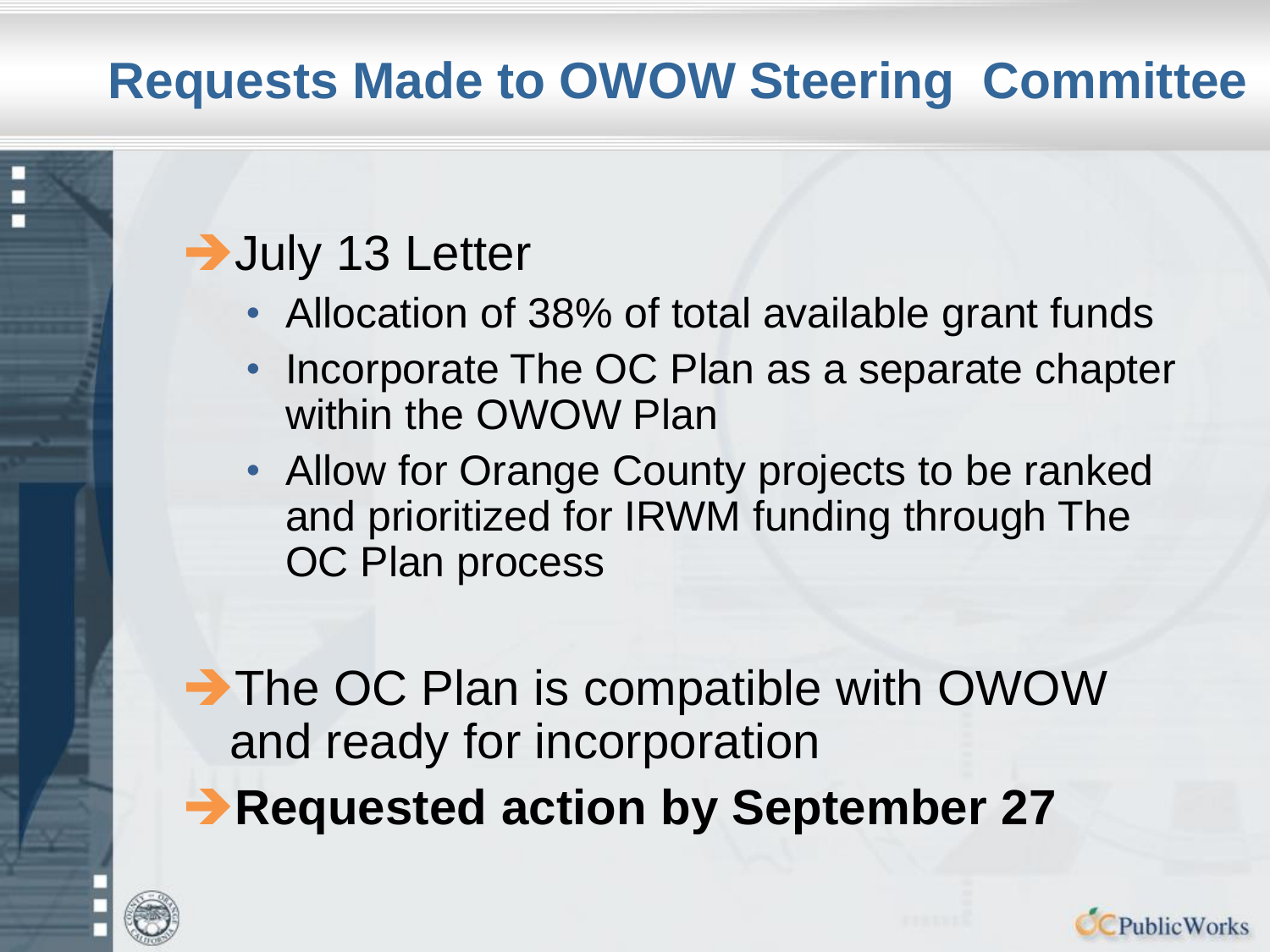#### **Allocation Derivation**

**→ Based on San Diego Funding Area** Formula, which was based on the Prop. 84 allocation

• Weighted by land area (27%) and population (73%)

| <b>County</b>  | Land | <b>Population</b> | <b>Weighted Total</b><br>(Allocation) |
|----------------|------|-------------------|---------------------------------------|
| San Bernardino | 34%  | 28%               | 29.6%                                 |
| Riverside      | 45%  | 27%               | 31.9%                                 |
| Orange         | 21%  | 45%               | 38.5%                                 |